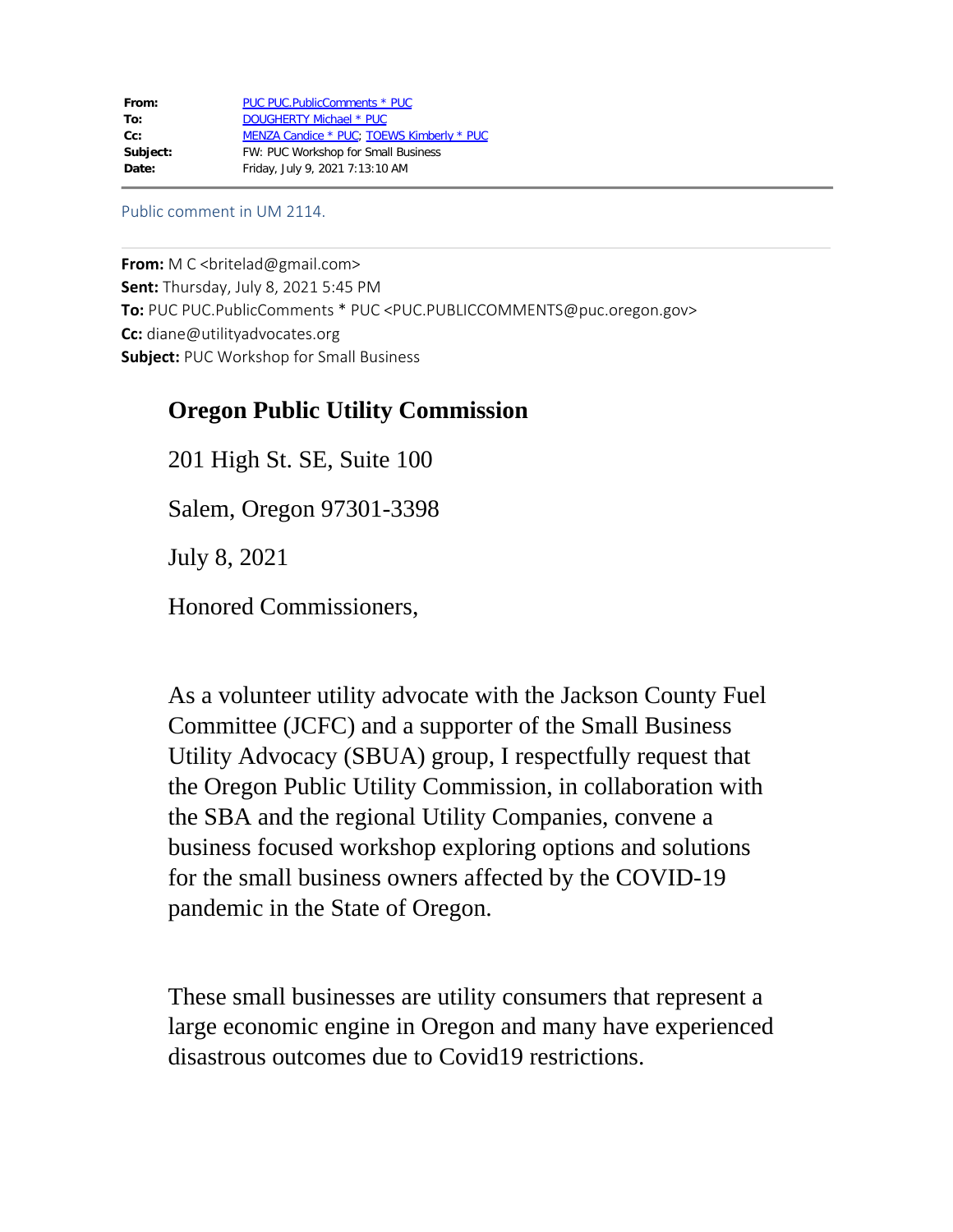I am concerned after perusing the statistics relating to a high percentage of business arrearages, particularly in my local region. All of which demonstrates the deleterious effect the pandemic has had on the economic health of Oregon's businesses. I have observed that these percentages have increased significantly since the January 2020 period. These businesses are being required to pay for the cost of keeping their businesses functional while not being able to do business and/or serve customers because of forced closures.

I would like to see the State of Oregon direct Federal government emergency dollars to alleviate these small business utility arrearages which would be a benefit to our economic survival under these unusual and unfortunate circumstances. Furthermore, I would wish the PUC include a 'disconnect' moratorium that has benefitted residential customers, for small business for the duration.

In addition, I have a concern that the utility arrearages due to COVID-19 related costs will be included in overall future rate increases from the utility companies attempting to recoup the past due amounts. Even though these are debts that could not have been avoided under the current pandemic disaster and mandated closures.

The benefit of a small business workshop is that there are many options that can be discussed, considered and recommended in a workshop. I look forward to hearing the ideas put forwarded by the small business customers, the utility companies, the SBA and the Oregon PUC in a business oriented workshop environment.